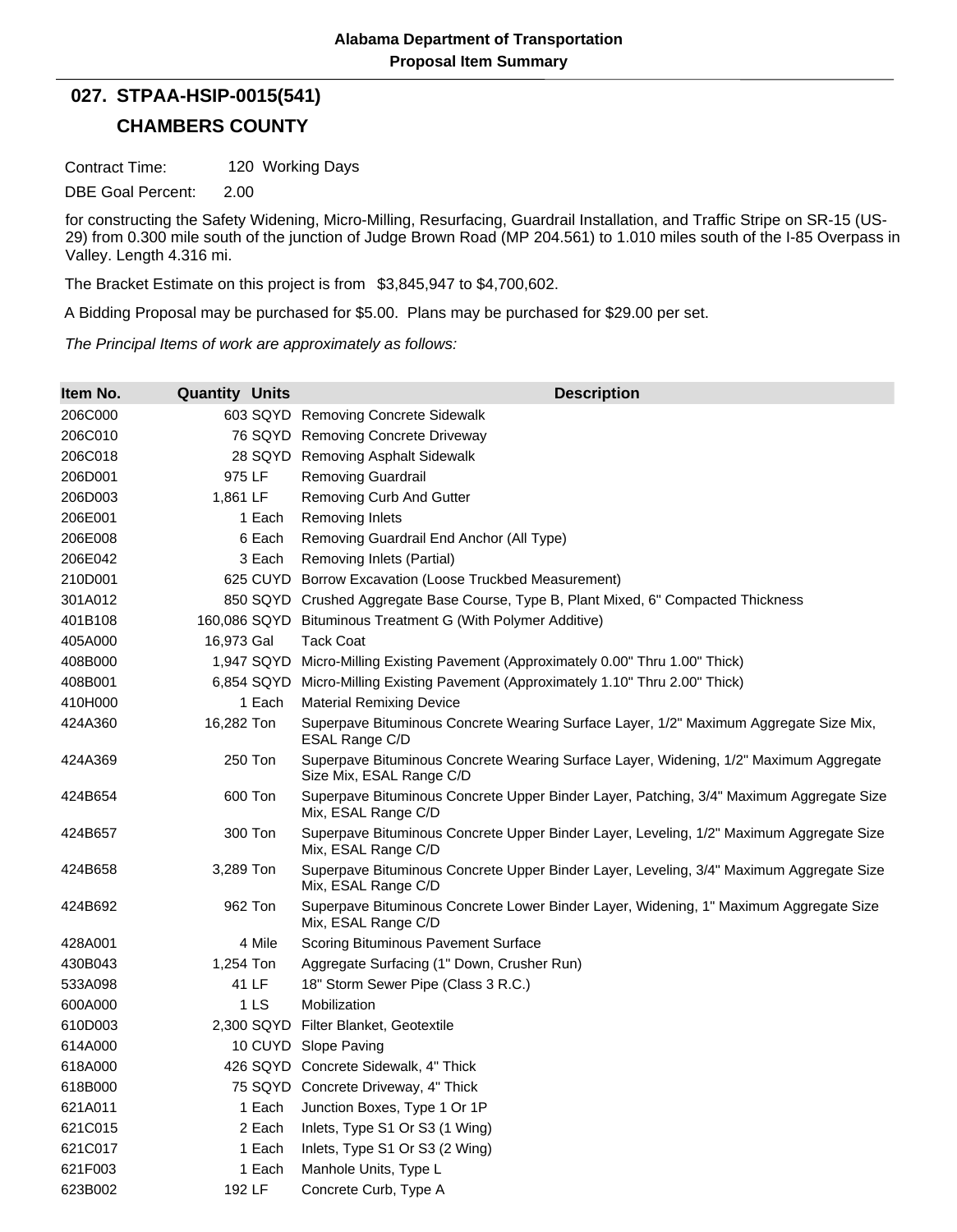## STPAA-HSIP-0015(541) Page: 2

| Item No. | <b>Quantity Units</b> |            | <b>Description</b>                                         |
|----------|-----------------------|------------|------------------------------------------------------------|
| 623C003  | 1,861 LF              |            | Combination Curb & Gutter, Type C (Modified)               |
| 629A095  | 200 LF                |            | Concrete Median or Safety Barrier, Type CSF-42             |
| 629D002  |                       | 2 Each     | Bridge Guardrail Retrofit, Type BC                         |
| 630A001  | 1,125 LF              |            | Steel Beam Guardrail, Class A, Type 2                      |
| 630C077  |                       | 3 Each     | Guardrail End Anchor, Type 8 (MASH)                        |
| 630C079  |                       | 2 Each     | Guardrail End Anchor, Type 13 (MASH)                       |
| 630C080  |                       | 5 Each     | Guardrail End Anchor, Type 20 Series (MASH)                |
| 631C010  | 675 LF                |            | <b>Guardrail Reset</b>                                     |
| 631E001  |                       | 2 Each     | Guardrail End Anchor, Type 8, Reset                        |
| 631E011  |                       | 2 Each     | Guardrail End Anchor, Type 20 Series, Reset                |
| 641S500  |                       | 7 Each     | Valve Box Reset                                            |
| 645K500  |                       | 3 Each     | Manhole Frame And Cover Reset                              |
| 645V500  |                       | 3 Each     | <b>Manhole Rehabilitation</b>                              |
| 645W502  |                       | 2 Each     | Manhole Rehabilitation Unit                                |
| 650A000  |                       |            | 100 CUYD Topsoil                                           |
| 654A000  |                       |            | 80 SQYD Solid Sodding                                      |
| 665A000  |                       | 3 Acre     | <b>Temporary Seeding</b>                                   |
| 665B001  |                       | 9 Ton      | <b>Temporary Mulching</b>                                  |
| 665E000  |                       | 250 SQYD   | Polyethylene                                               |
| 665G000  |                       | 300 Each   | Sand Bags                                                  |
| 665J002  | 2,500 LF              |            | Silt Fence                                                 |
| 6650001  | 2,500 LF              |            | Silt Fence Removal                                         |
| 665P005  |                       | 9 Each     | Inlet Protection, Stage 3 Or 4                             |
| 665Q002  | 3,400 LF              |            | Wattle                                                     |
| 680A001  |                       | 1 LS       | Geometric Controls                                         |
| 698A000  |                       | 1 LS       | Construction Fuel (Maximum Bid Limited to \$202,000.00)    |
| 701A227  |                       | 9 Mile     | Solid White, Class 2, Type A Traffic Stripe (5" Wide)      |
| 701A230  |                       | 9 Mile     | Solid Yellow, Class 2, Type A Traffic Stripe (5" Wide)     |
| 701A239  |                       | 9 Mile     | Broken White, Class 2, Type A Traffic Stripe (5" Wide)     |
| 701A244  |                       | 6 Mile     | Broken Yellow, Class 2, Type A Traffic Stripe (5" Wide)    |
| 701B059  | 396 LF                |            | Dotted, Class W, Type A Traffic Stripe(Lane Drop 10" Wide) |
| 701B063  | 734 LF                |            | Dotted, Class 2, Type A Traffic Stripe(Lane Drop 10" Wide) |
| 701B207  | 4,000 LF              |            | Dotted, Class 2, Type A Traffic Stripe (5" Wide)           |
| 701C000  |                       | 43 Mile    | <b>Broken Temporary Traffic Stripe</b>                     |
| 701C001  |                       | 52 Mile    | Solid Temporary Traffic Stripe                             |
| 701E003  | 1,600 LF              |            | Solid Temporary Traffic Stripe (Tape)                      |
| 701E013  | 396 LF                |            | Broken Temporary Traffic Stripe (Tape)                     |
| 701G140  | 396 LF                |            | Broken White, Class W, Type A Traffic Stripe               |
| 701G144  | 792 LF                |            | Solid White, Class W, Type A Traffic Stripe                |
| 701G152  | 792 LF                |            | Solid Yellow, Class W, Type A Traffic Stripe               |
| 701H002  | 1,600 LF              |            | Solid Traffic Stripe Removed (Tape)                        |
| 701H007  | 396 LF                |            | Broken Traffic Stripe Removed (Tape)                       |
| 703A002  |                       | 8,200 SQFT | Traffic Control Markings, Class 2, Type A                  |
| 703B002  |                       | 520 SQFT   | Traffic Control Legends, Class 2, Type A                   |
| 703D001  |                       | 2,404 SQFT | <b>Temporary Traffic Control Markings</b>                  |
| 703E001  |                       | 68 SQFT    | <b>Temporary Traffic Control Legends</b>                   |
| 705A030  |                       | 1,140 Each | Pavement Markers, Class A-H, Type 2-C                      |
| 705A032  |                       | 400 Each   | Pavement Markers, Class A-H, Type 1-B                      |
| 705A037  |                       | 750 Each   | Pavement Markers, Class A-H, Type 2-D                      |
| 705A038  |                       | 200 Each   | Pavement Markers, Class A-H, Type 2-E                      |
| 707G000  |                       | 5 Each     | Barrier Rail Mounted Delineator (Mono-Directional)         |
| 707H000  | 1,500 LF              |            | Raised Curb Channelizer, Yellow                            |
| 730H001  | 14,000 LF             |            | Loop Wire                                                  |
| 740B000  |                       | 2,275 SQFT | <b>Construction Signs</b>                                  |
| 740D000  |                       | 350 Each   | <b>Channelizing Drums</b>                                  |